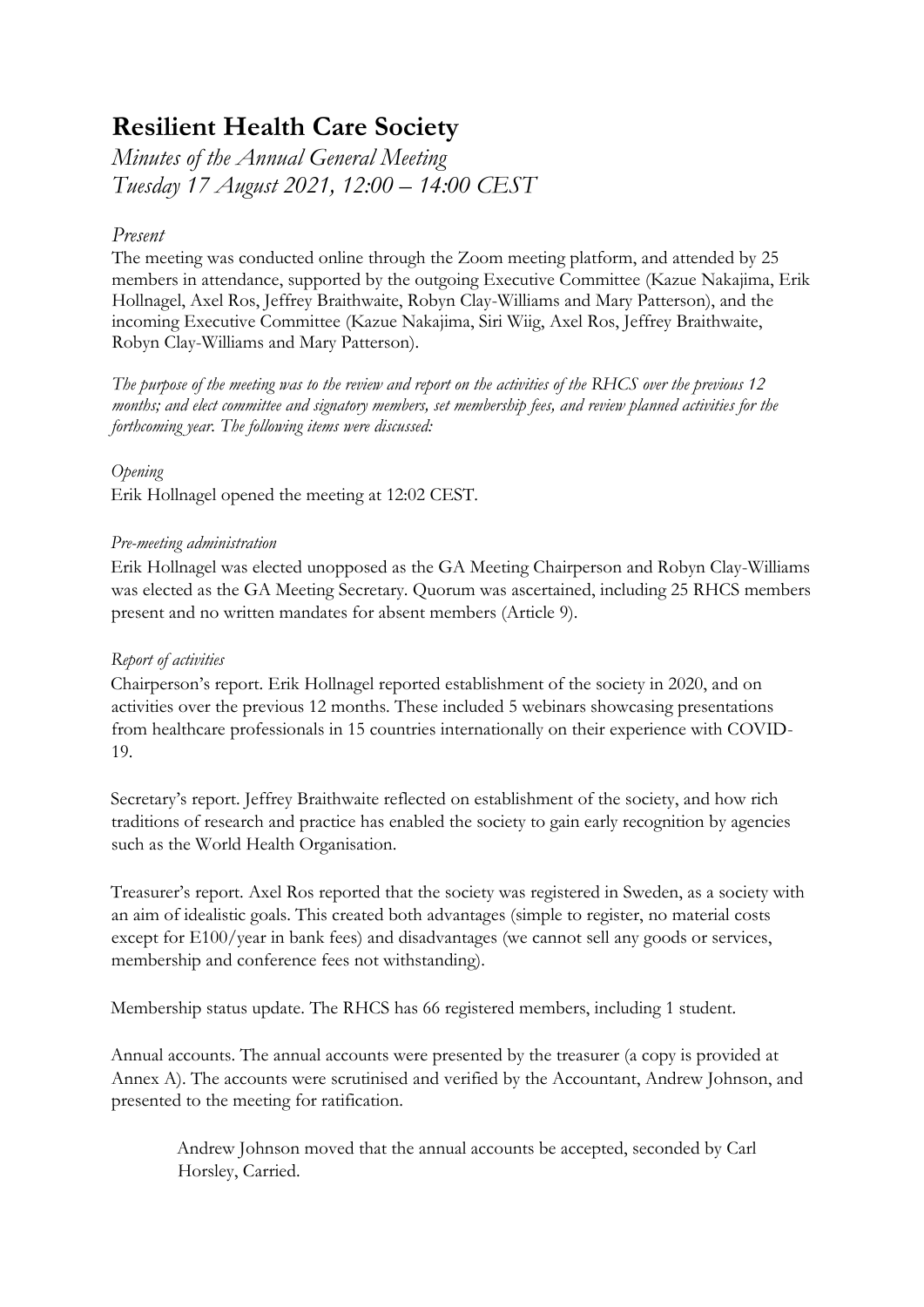#### *Election of committee members*

Election of Executive Committee. (Article 10). The process of nominating members for the new Executive Committee was described by the Nomination Committee members (Rob Robson, Ellen Deutsch, Carl Horsley). Erik Hollnagel and Jeffrey Braithwaite were thanked for their founding roles as Chairperson and Secretary respectively. The desire to continue encouraging diversity amongst the membership in the future was expressed, including welcoming citizen advocates and greater geographic distribution of participants over time, and through democratic election of official positions. The main considerations for the upcoming year were to maintain institutional knowledge while encouraging diversity.

The new Executive Committee was proposed as follows:

- Chairperson: Mary Patterson
- Secretary: Robyn Clay-Williams
- Treasurer: Axel Ros
- Members at large: Kazue Nakajima, Jeffrey Braithwaite, Siri Wiig
- Immediate past Chairperson: Erik Hollnagel

Erik called for additional nominations, but none were forthcoming. The new Executive Committee was elected unopposed. Erik Hollnagel passed the Meeting Chair to Mary Patterson.

Election of Signatories (Article 3).

Ellen Deutsch proposed that the Chairperson and Treasurer be elected as Signatories, Rob Robson seconded, Carried.

Election of the Nomination Committee (Article 10). Ellen Deutsch, Carl Horsley and Rob Robson agreed to serve for a further year, but reiterated the aim to increase diversity in the future.

Mary called for additional nominations, but none were forthcoming. Mary Patterson proposed the Nomination Committee members Ellen Deutsch, Carl Horsley and Rob Robson, Jane O'Hara seconded, Carried.

#### *Approval of the annual fee (Article 8)*

The annual fee was proposed at €40. Lively discussion ensued, and the need to provide reduced rates for students, citizen advocates, and members from low and middle income countries (LMICs) was raised. Axel Ros proposed a revised fee structure (see Annex B for copy) for the forthcoming year.

Torben Nordahl Amoroe moved a motion to adopt Axel Ros's fee structure for the coming year, seconded Berit Axelsson, Carried.

In light of the need for a schedule of fees that facilitates more diverse membership than the current arrangement, it was proposed to amend the statues to word the Annual Fee para of Article 8 as follows: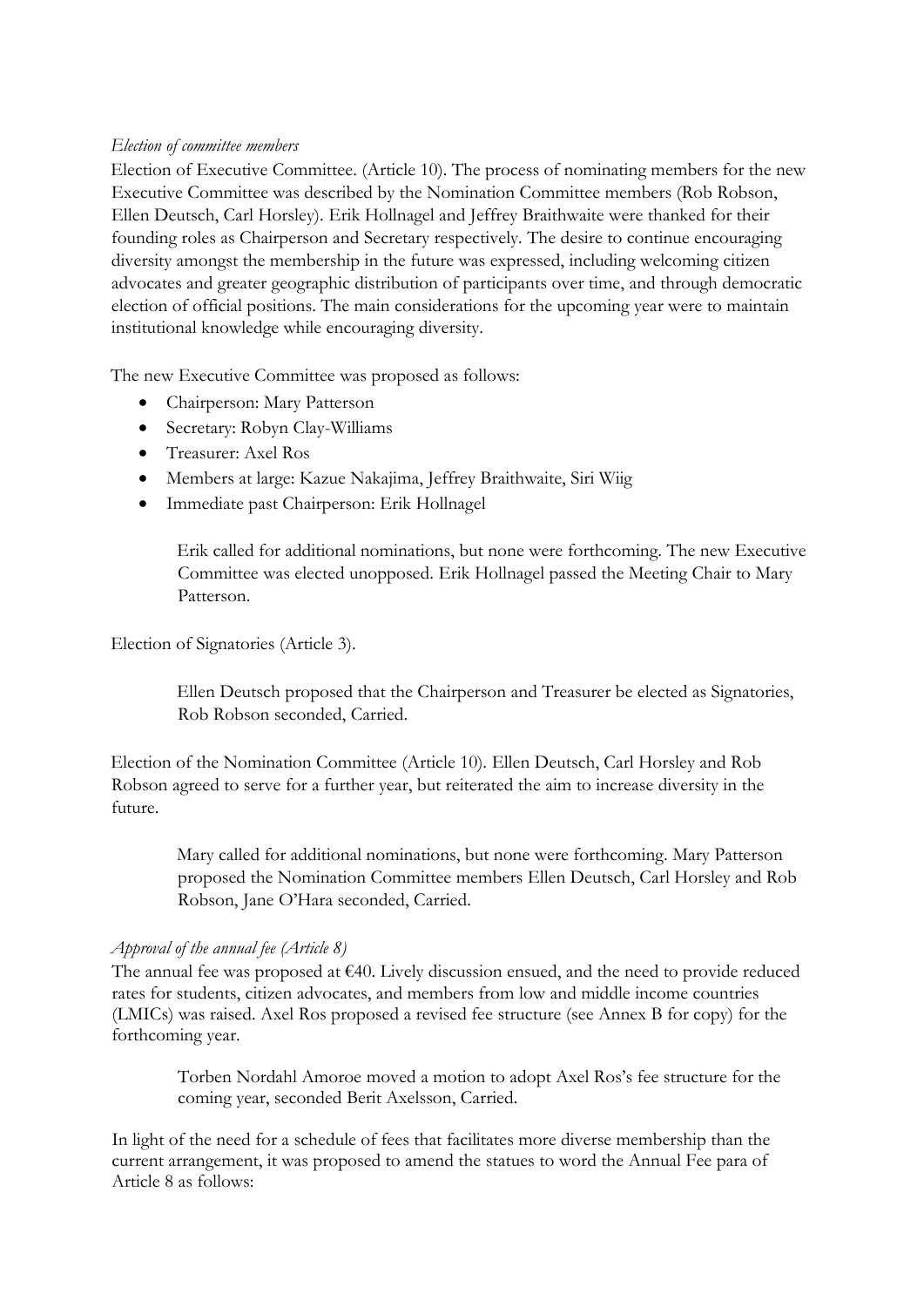"An annual fee must be paid by individual members according to a schedule of fees approved by an absolute majority of the voters of the General assembly. The annual fee is waived for honorary members."

Siri Wiig moved a motion to accept the revised statutes, seconded Rob Robson. Carried by more than  $1/3$  of the ExCom (>2 members) and  $2/3$  of the society (>22 members).

# *Election of Accountant (Article 14)*

Andrew Johnson indicated a willingness to serve in this role again for the upcoming year. Mary Patterson moved a motion to propose Andrew Johnson as the Accountant, seconded by Marit de Vos, Carried.

## *Outline of planned activities*

The following were discussed:

- The need for subcommittees to assist the Executive Committee in the work of the society.
- The need for the webinars to continue as education and/or outreach activities, and to maintain connections between members and flow of ideas.
- Ideas to bring new/student members onboard, such as seminars for students, mentorship, workshops, and special sessions at future annual society meetings.
- The importance of continuing to focus on a few large activities such as the annual meeting.
- The importance of informal collaborative networks and outreach activities.
- The importance of including patients, families and citizen advocate members in the society's activities.
- The need to consider hybrid (online/in person) activities, including the annual meeting to encourage greater diversity of attendance and participation.
- The need for an online presence (e.g. caretakes for the website, a potential YouTube channel, etc).
- The need to consider how our work will be disseminated (e.g. future books/meeting proceedings, special journal editions such as the upcoming BMC HSR special edition on Resilient Health Care).

#### *Other items*

None raised.

#### *Next meeting of the General Assembly*

Mary Patterson noted that the next meeting of the General Assembly will occur in Sweden at the annual face to face meeting in August 2022.

# *Closure*

Mary Patterson drew the meeting to a close at 14:03 CEST.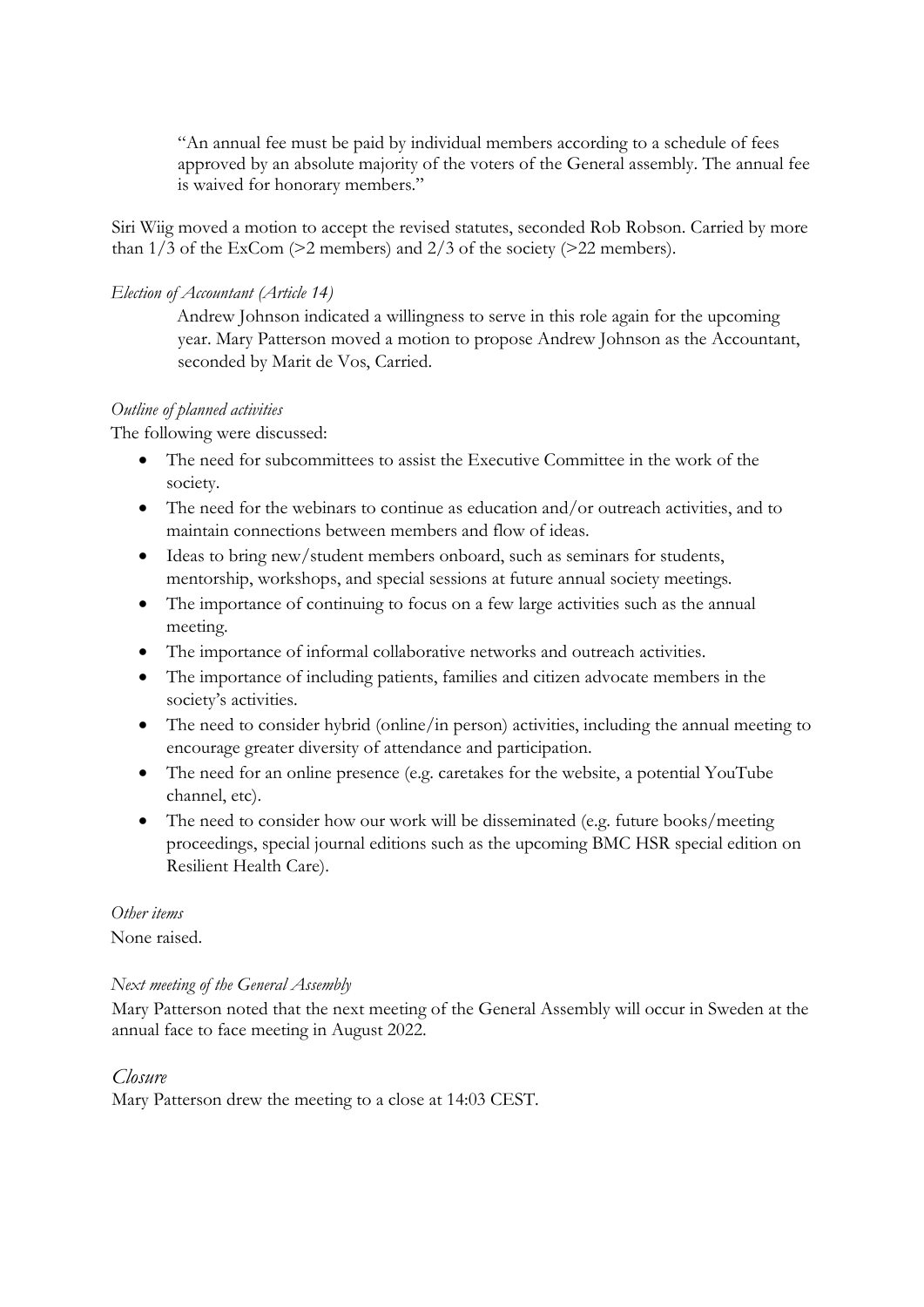# **Annual account Resilient Health Care Society**

## 2020-2021

The fiscal year of the Resilient Health Care Society (RHCS) is from 1<sup>st</sup> July to 30<sup>th</sup> June.

RHCS was founded with a statutory meeting  $12<sup>th</sup>$  August 2020. RHCS is registered in Sweden, with a Swedish bank account; hence, the finances are in the currency Swedish crowns (SEK).

| <b>Income</b>       | Member fees 1)                               | <b>SEK 21880</b> |
|---------------------|----------------------------------------------|------------------|
| <b>Expenditure</b>  | Bank account costs, transfers costs etc      | - SEK 441        |
| <b>Debts</b>        | Debt to Axel Ros for expenses for rhcs.se    | - SEK 148        |
|                     | registration 2)                              |                  |
|                     | Debts to members who have paid their members | - SEK 2444       |
|                     | fees in advance 3)                           |                  |
| <b>Claims</b>       | Deptors - members fees not paid 4)           | <b>SEK 6110</b>  |
| <b>Balance</b>      | By $30th$ June 2021                          | <b>SEK 24957</b> |
|                     |                                              |                  |
| <b>Bank account</b> | By $30th$ June 2021                          | <b>SEK 21439</b> |

1) By the end of the first fiscal year  $30<sup>th</sup>$  June 2021 RHCS had 64 registered members. By the 30th June 49 of them had paid their members fees. Due to bank transfer reasons four of the members had paid membership fees for two years, one of them for two years and a half, and one of them for one year and a half.

2) Axel Ros payed for the registration of the domain rhcs.se in January 2021, the debt was settled after the 30<sup>th</sup> June 2021, and will be accounted for in the fiscal year 2021-2022. (Invoice Faktura one.com)

3) As mentioned above some members have chosen to pay for more than one years membership. The society owes them  $4 \times 40 + 60 + 20 = 240$  Euro. Currency rate as of  $13<sup>th</sup>$  July.

4) 15 members had not paid their membership fees before the end of the fiscal year. They altogether owe the society 600 Euro. Currency rate as of  $13<sup>th</sup>$  July.

Jönköping 13 July 2021

lu n

Axel Ros Treasurer of the Resilient Health Care Society